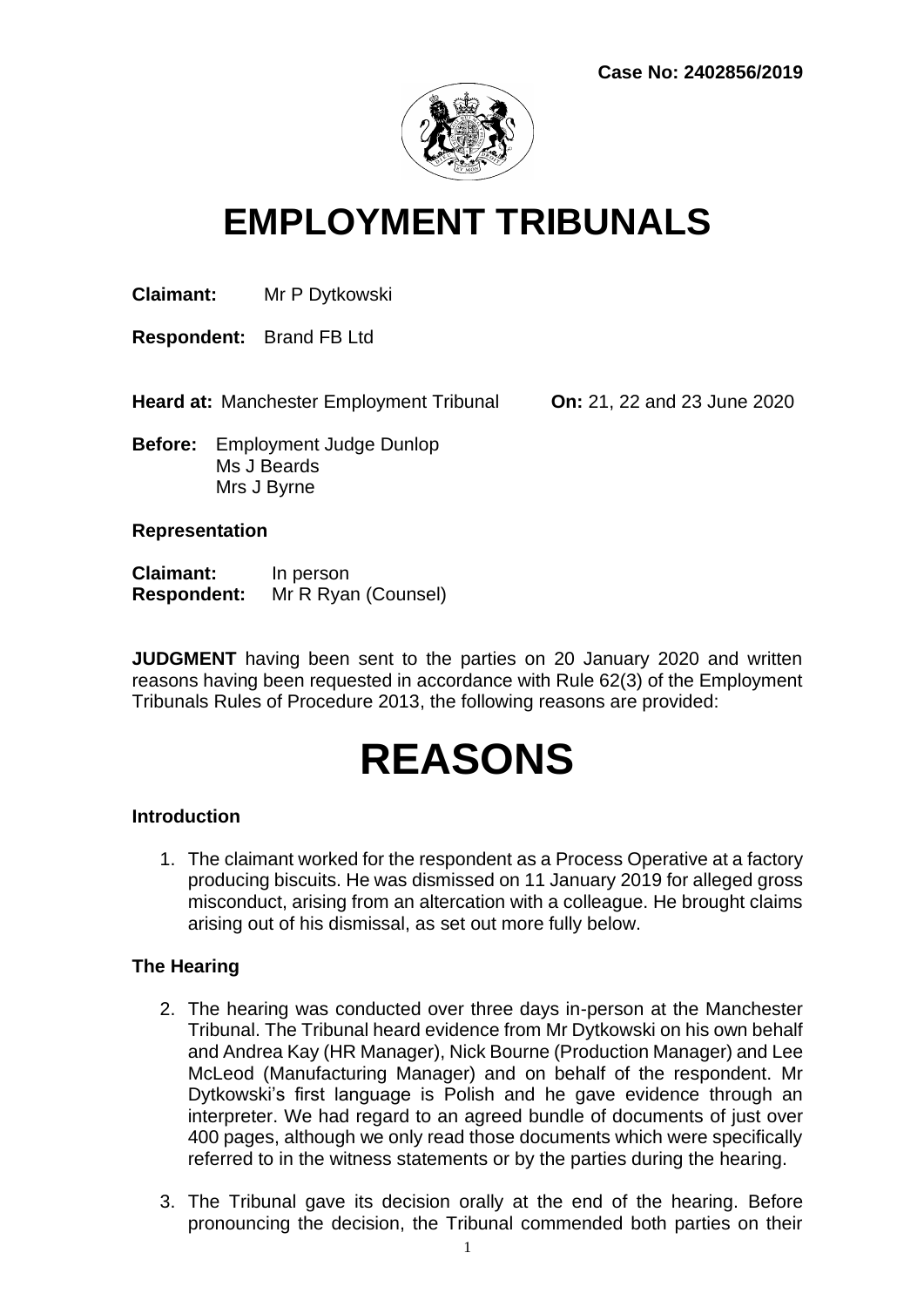presentation of the case. Both sides had shown respect and courtesy to all participants in their presentation of the case. The Tribunal also noted its finding that each of the witnesses had given full and honest evidence to the best of their recollection making genuine efforts to assist the Tribunal.

#### **The Issues**

4. A preliminary hearing took place on 28 October 2019 in front of Employment Judge Allen. The following list of issues was agreed, and both parties confirmed at the start of this hearing that these remained the issues to be determined:

#### **Unfair Dismissal**

**1. What was the principal reason for dismissal and was it a potentially fair reason in accordance with section 98 of the Employment Rights Act 1996 ("ERA")? The respondent asserts that the reason for dismissal was conduct.** 

**2. If so, was the dismissal fair or unfair in accordance with section 98(4) of ERA? Matters to be determined which are relevant to this question will include:**

- **(a) Was a fair process followed?**
- **(b) Was dismissal reasonable in all the circumstances?**
- **(c) Was the claimant treated inconsistently when compared to other employees in the same or similar circumstances?**
- **(d) Was dismissal within the band of reasonable responses open to the respondent?**

**3. If the dismissal was procedurally unfair, what adjustment, if any, should be made to any award to reflect the possibility that the claimant would still have been dismissed in any event had a fair and reasonable procedure been followed?**

**4. If the Tribunal finds that the dismissal was unfair, should any compensation awarded be reduced to reflect the claimant's contributory conduct?**

#### **Disability Discrimination**

**5. The respondent accepts that he claimant's diabetes amounts to a disability and that the claimant had this disability at the relevant time.** 

**Discrimination arising from Disability (section 15 Equality Act 2010)**

**6. Did the respondent treat the claimant unfavourably because of something arising in consequence of his disability? The unfavourable treatment relied on by the claimant is his dismissal on 11 January 2019. The "something arising" is that the claimant's behaviour on 4 December 2018 was caused, or contributed to, by the claimant's disability.**

**7. If so, can the respondent show that the unfavourable treatment, that is dismissing the claimant, was a proportionate means of achieving a legitimate aim? The respondent relies on the contention that dismissing the claimant, who had behaved aggressively to another employee, was a proportionate means of achieving a legitimate aim. The legitimate aim relied upon is ensuring a safe and appropriate working environment for the respondent's employees. The respondent will also contend that the claimant was fully aware that there was an issue with his blood sugar levels prior to the incident and that he could have and should have taken steps to get support for it.**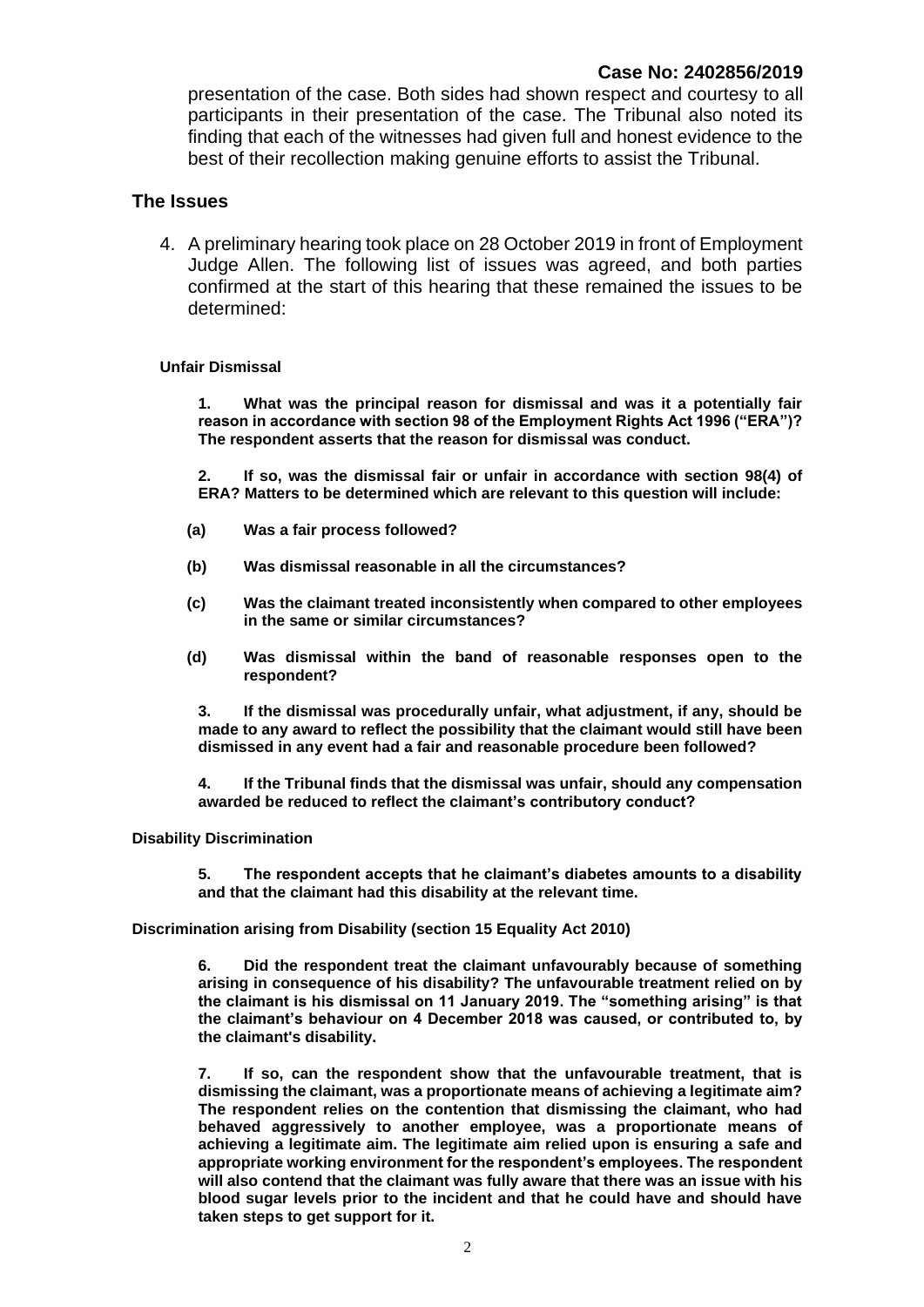**Duty to make reasonable adjustments (section 20 Equality Act 2010)**

**8. The provision, criterion or practice ("PCP") relied upon is the respondent's disciplinary procedure and, in particular, the practice of dismissing individuals who conducted themselves in the way that the respondent determined the claimant had on 4 December 2018.** 

**9. Did any such PCP put the claimant at a substantial disadvantage in relation to a relevant matter in comparison with persons who were not disabled at the relevant time?**

**10. If so, were there steps that were not taken that could have been taken by the respondent to avoid any such disadvantage? The reasonable adjustment relied upon by the claimant is imposing an alternative sanction other than dismissal, and/or not imposing a sanction at all.** 

**11. If so, would it have been reasonable for the respondent to have taken this step at the relevant time?**

#### **Remedy**

**12. If the claimant succeeds, in whole or part, the Tribunal will be concerned with issues of remedy and in particular, if the claimant is awarded compensation and/or damages, will decide how much should be awarded.** 

#### **Findings of Fact**

- 5. Mr Dytkowski was a long-standing employee of the Respondent, having commenced employment in 2009. As a Process Operative, he worked in a food production environment undertaking various roles in the biscuit-making process.
- 6. Mr Dytkowski has a hearing impairment. In March 2018 he was also diagnosed with insulin-dependent diabetes. The respondent concedes that the claimant was a disabled person within the meaning of s.6 Equality Act 2010 by reason of his diabetes.
- 7. We find that this was a difficult diagnosis for Mr Dytkowski to accept and to manage. He received commendable support from the respondent's occupational health nurse, Margaret Hornby. Ms Hornby helped to arranged adjustments to his work including short breaks to check his blood sugar, regular eating times, time off to attend appointments and no overtime. Mr Dytkowski attended reviews with Ms Hornby during April, May, June and July when he kept her informed of the information and treatment he was receiving via the NHS. From as early as April, she was aware that there was an important course for Mr Dytkowski to attend which would help him to manage his condition (the Dose Adjustment for Normal Eating (DAFNE) course). This was booked for January 2019 and, in November, Mr Dytkowski saw Ms Hornby about this, with the result that he was permitted time off to attend the course.
- 8. There was an incident on 7 August 2018 where Mr Dytkowski was concerned about his blood sugar levels and felt that he needed a break. He asked his supervisor, Egle Vaisutyte, to arrange this. It was difficult to accommodate a break at that time due to the need for Production Operatives to be covering certain areas. It appears there was some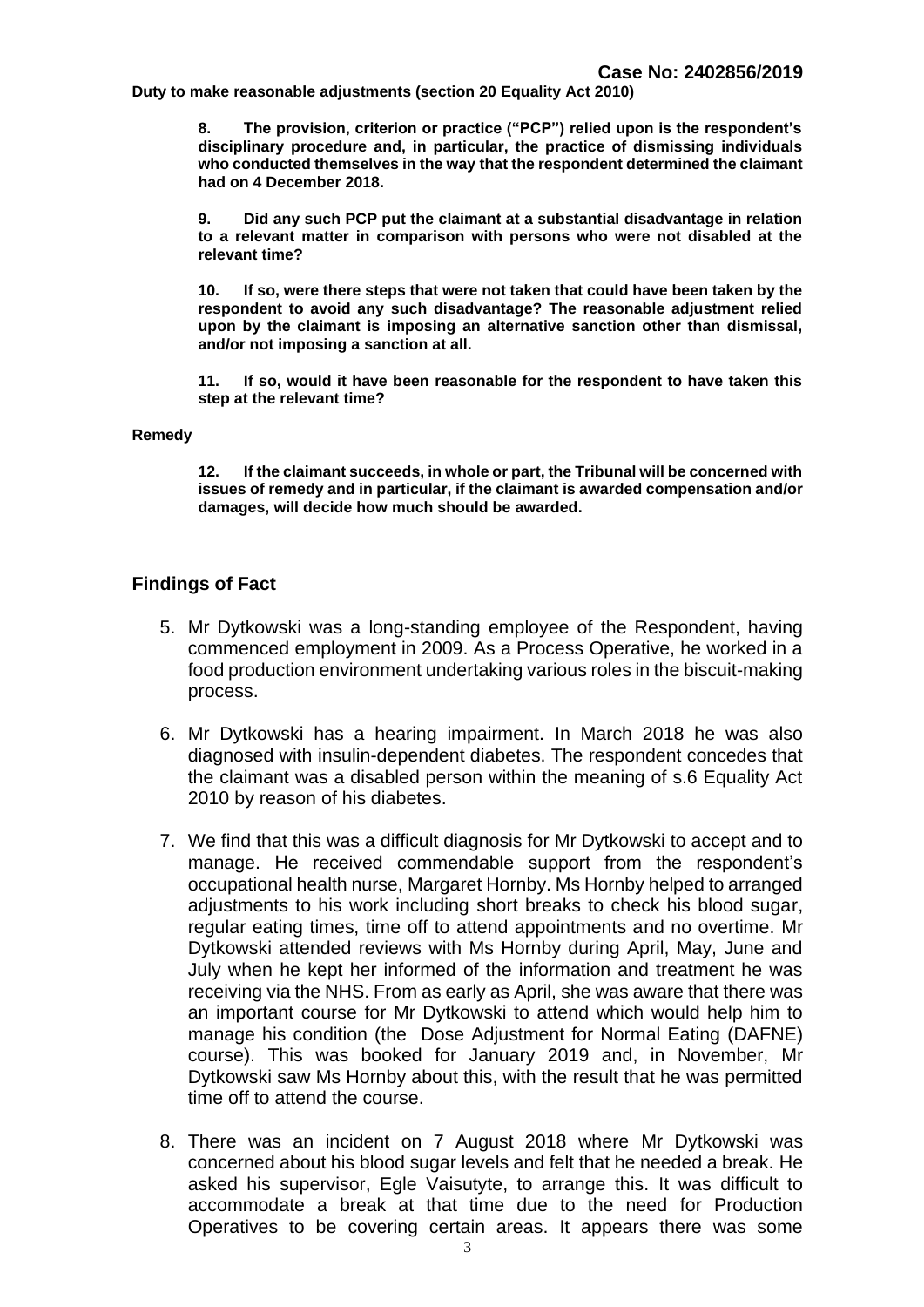confusion (possibly contributed to by the claimant's hearing difficulties) over whether Ms Vaisutyte had refused the break, or whether she was getting cover, but the claimant ended up shouting at Ms Vaisutyte, who then escalated the matter to management.

- 9. This was dealt with by Nick Bourne (Production Manager) who spoke toMr Dytkowski about controlling his temper. There was no formal disciplinary action, and Mr Dytkowski retained his clean disciplinary record. The notes of the investigation meeting arising out of that incident record Mr Bourne commenting that "*you are more angry than you used to be. I don't know why*" and "*your temper comes quicker*."
- 10.An incident occurred on Tuesday 4 December 2018 following a team meeting. Mr Dytkowski had arrived late and Lucas Ulvenmoe, another Process Operative commented that everyone should be on time. Mr Dytkowski took offence at the this comment, which he believed to be directed at him. After the meeting he approached Mr Ulvenmoe, either grabbing his clothes or pushing him, whilst shouting at him. Mr Ulvenmore, like Mr Dytkowski, is Polish, and the words shouted were in Polish, but the parties agreed that they were angry and offensive, approximately translating to "*say that to me again and I will smash your fucking face*" and "*now get out of my fucking face*".
- 11.The incident was over very quickly and both Operatives went to their work. Mr Ulvenmoe reported the incident to a manager, Ms Vaisutyte, and Mr Dytkowski was suspended. A disciplinary process was then instigated.
- 12.Mr Dytkowski has admitted all along that he attacked Mr Ulvenmoe in the way described above, and that he was wrong to do so. There are some minor differences in the accounts given by Mr Ulvenmoe and Mr Dytkowski at the time, for example as to the length of time the encounter went on, and whether Mr Dytkowski "grabbed" Mr Ulvenmoe or "pushed" him. We do not consider that this was the result of any party failing to give an honest account to the respondent's investigators – it is almost inevitable in a fracas of this type that exact recollections will differ. We do consider that the claimant's account (that the incident lasted 15-20 seconds) is likely to be a more accurate assessment than Mr Ulvenmoe's contention that it lasted up to two minutes, although we have no doubt that it would have been frightening to Mr Ulvenmoe and would therefore have felt like it lasted much longer than was actually the case.
- 13.The incident was investigated and statements were taken from Mr Dytkowski, Mr Ulvenmoe and another operative who witnessed part of the incident. In his statement, Mr Dytkowski explained that he had been feeling "horrible" the day before the incident. On the morning of the incident the heater in his car had been broken which made it hard to defrost the car, which meant that he was late and in a bad mood. He felt provoked by Mr Ulvenmoe's comments about lateness and by a "look" that Mr Ulvenmoe gave him when they left the meeting. He also explained earlier difficulties in the relationship between him and Mr Ulvenmoe.
- 14.During the investigation meeting Mr Dytkowski explained that his blood sugar had been going up since the previous Saturday. He attempted to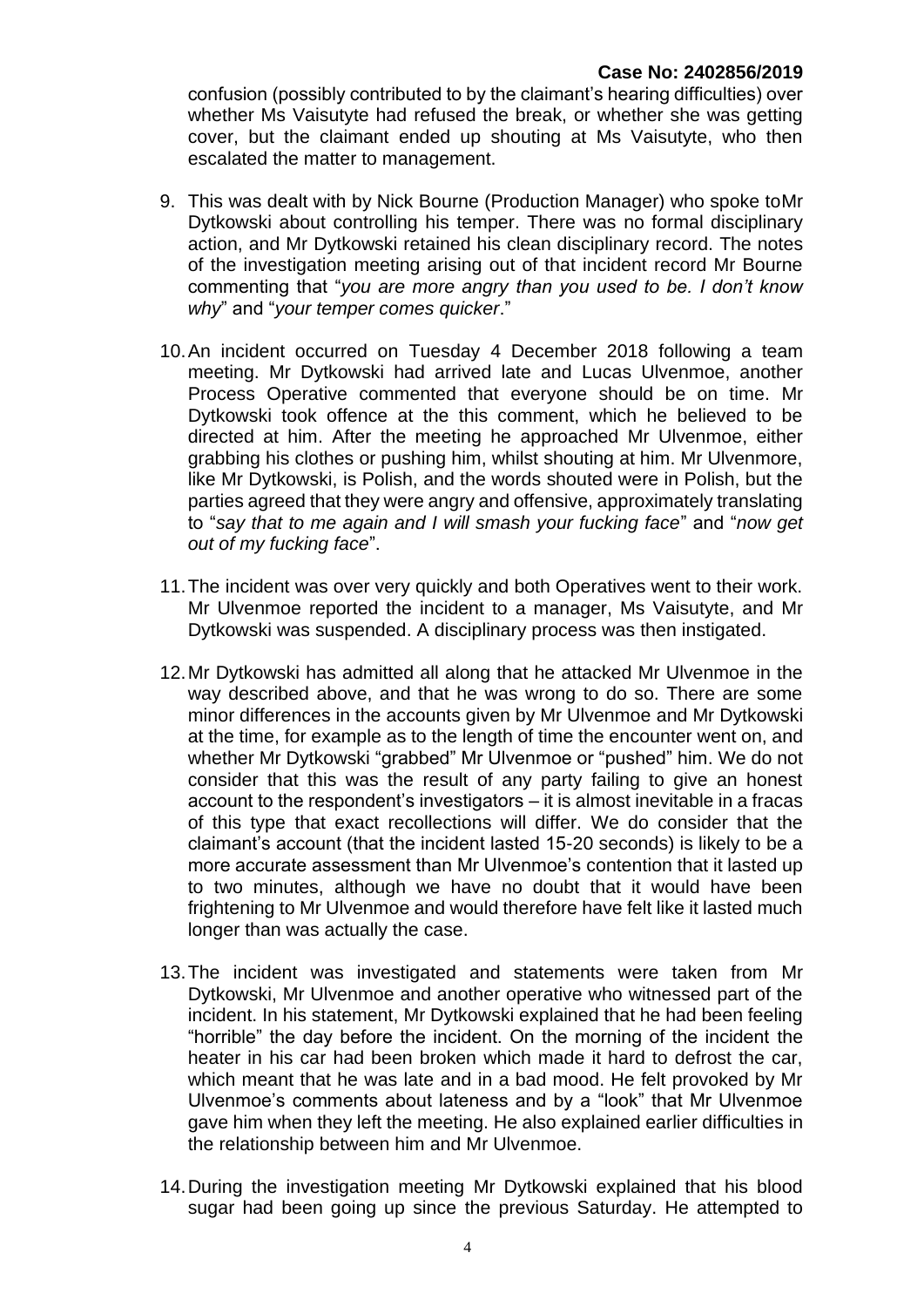explain his own understanding of the effect of his diabetes, which he expanded on in his evidence to the Tribunal. Mr Dytkowski understands, on the basis of what he has been told by his treating clinicians, that there can be a 'honeymoon' period following a diagnosis of insulin-dependent where the commencement of insulin treatment prompts the pancreas to partially resume its function. After some months, however, the pancreas 'dies' and the patient will become entirely dependent on injected insulin. C's theory is that this change was happening during the week of the 4 December, and it accounted for him being unable to control his emotions, feeling horrible and, ultimately, the explosive 'rage' which led to the incident with Mr Ulvenmoe. With help from Ms Vaisutyte to find the right word, he explained in the investigation his belief that his medical situation at that time had made him more "sensitive" to the problems that arose on the day, resulting in his violent reaction to Mr Ulvemore. We record this as Mr Dytkowski's explanation, without making findings on it at this stage, and will return later to the question of the connection between his diabetes and the incident.

- 15.During the investigation Ms Vaisutyte commented "*We have had problems before, we did talk about you getting some help and helping with your anger*". Mr Dytkowski replied that "*I didn't get help. I feel completely different between me and you. Now I see I can't handle it on my own. It isn't under control*."
- 16.Following the investigation meeting, Mr Dytkowski met with Ms Hornby. She emailed a brief report to Ms Affleck explaining that Mr Dytkowski had been struggling to deal with his diabetes and various other medical issues. She stated that she had reviewed his blood sugar records and appears to agree that these had been "spiking high" over a period. The email notes that she had advised that Cognitive Behavioural Therapy (CBT) may be an option to support him in managing anger and also notes that Mr Dytkowski was due to attend the DAFNE course which would be of benefit. She ends bysaying that she has asked Mr Dytkowski to see his diabetic nurse as soon as possible and to update her on the treatment plan and prognosis.
- 17.C was invited to attend a disciplinary hearing, conducted by Mr Bourne on 18 December 2018.Mr Dytkowski was supported by a union representative. He explained to Mr Bourne that he had simply "exploded". Mr Bourne was prepared to listen to the claimant's argument that his diabetes had affected his behavior and requested evidence of his blood sugar levels. After the meeting, the claimant duly sent copies of his daily blood sugar records, which he keeps for the purpose of monitoring his condition. Mr Bourne informed the claimant that he would discuss the matter with Ms Hornby but that he would not be able to do so until after Christmas.
- 18.The blood sugar records showed an average reading during the period of 1-18 December of 9.7, compared to an average of 8.2 for the period 1 October to 30 November. Blood sugar will fluctuate throughout the day. We were told that the target reading is between 4 and 7. The claimant's readings showed figures of up to 12, 13 and 14 on several occasions, including on the 4 December. The readings on the 30 November and 1 and 3 December were not particularly high. There was only one reading taken on 2 December. At 11.1, it was relatively high. Overall, the blood sugar records appeared to support Mr Dytkowski's claim that he was experiencing spikes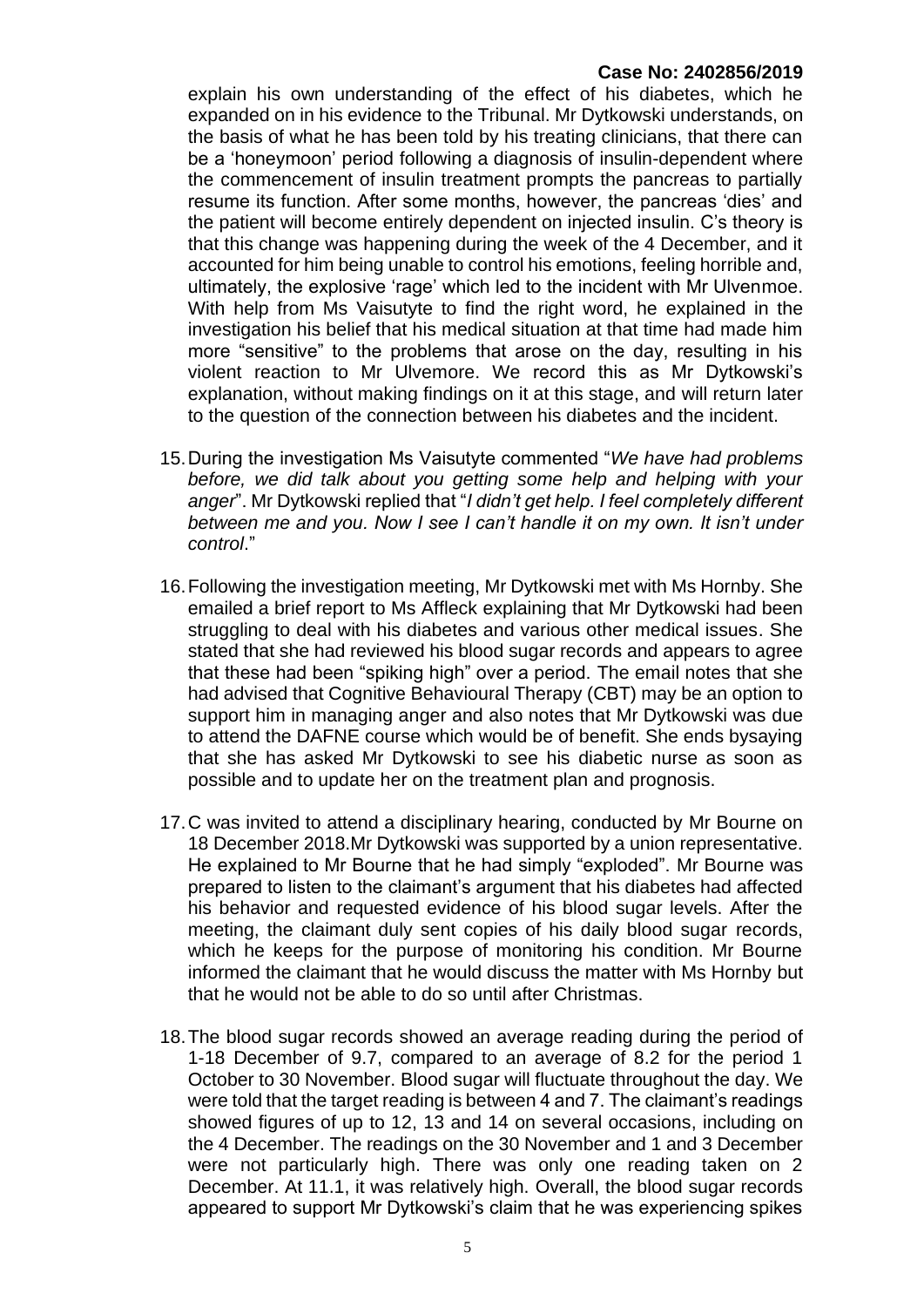(as noted by Ms Hornby when she reviewed the records) but they do not demonstrate a clear difference between the 4 December and the preceding weeks.

- 19.On 10 January 2019 Mr Bourne talked to Ms Hornby, who provided him with details of the dates Mr Dytkowski had seen her and the discussions they had had. This included the fact that the DAFNE course was coming up in January 2019, and that the last two occasions the claimant had seen Ms Hornby were 27 November (to talk about the course) and 6 December (to talk about the incident with Mr Ulvenmoe and how he might access support with anger management and/or CBT).
- 20.The disciplinary hearing was reconvened on 11 January 2019. Mr Dytkowski informed Mr Bourne that he had started CBT and that he did not want this to happen again and felt he could learn from it. He repeated his argument that his pancreas had stopped working and that his blood sugar had been spiking leading to his explosive reaction. He believed this would now improve and was very hopeful about the upcoming DAFNE course. There followed a lot of discussion about blood sugar readings, how Mr Dytkowski had been feeling in the run up to the incident and whether he could have done something else to avert it, for example by going to see Ms Hornby and explaining that he was feeling bad. Mr Dytkowski had stated that he had tried to see Ms Hornby in the preceding weeks but had been told she was unavailable, there was discussion about whether he could have sought assistance form the union or HR in obtaining an appointment.
- 21.At the conclusion of the meeting Mr Bourne statted that "*I do think that the diabetes had an influence on the incident but you have not done enough in work as in mentioned to either Margaret [Ms Hornby] or Manager that you were struggling*." He went on to dismiss Mr Dytkowski and this was confirmed by letter dated 15 January 2019. The letter also stated that the claimant's diabetes, and particularly his blood sugar levels "*may have had an influence on the incident*". As Mr Bourne had found Mr Dytkowski's actions to be gross misconduct, this was a summary dismissal and no notice payment was made.
- 22.Mr Dytkowski appealed his dismissal in line with the company procedures. The appeal letter was detailed and repeated the point that Mr Dytkowski 's behavior was influenced by his diabetes. He emphasised that he deeply regretted the situation and was determined not to let it happen again, providing the information that he was undergoing CBT and that the DAFNE course would help him to better manage his condition.
- 23.The appeal was heard by Mr McLeod on 11 February 2019. He also adjourned the meeting to speak to Ms Hornby, and gleaned from that discussion that in some circumstances a high blood sugar level could cause symptoms of anxiety and stress. However, Mr McLeod took the view that it was for Mr Dytkowski to control his blood sugar levels and to seek assistance from managers to manage symptoms that might result. By letter dated 13 February 2019 Mr McLeod rejected Mr Dytkowski's points of appeal and upheld the dismissal.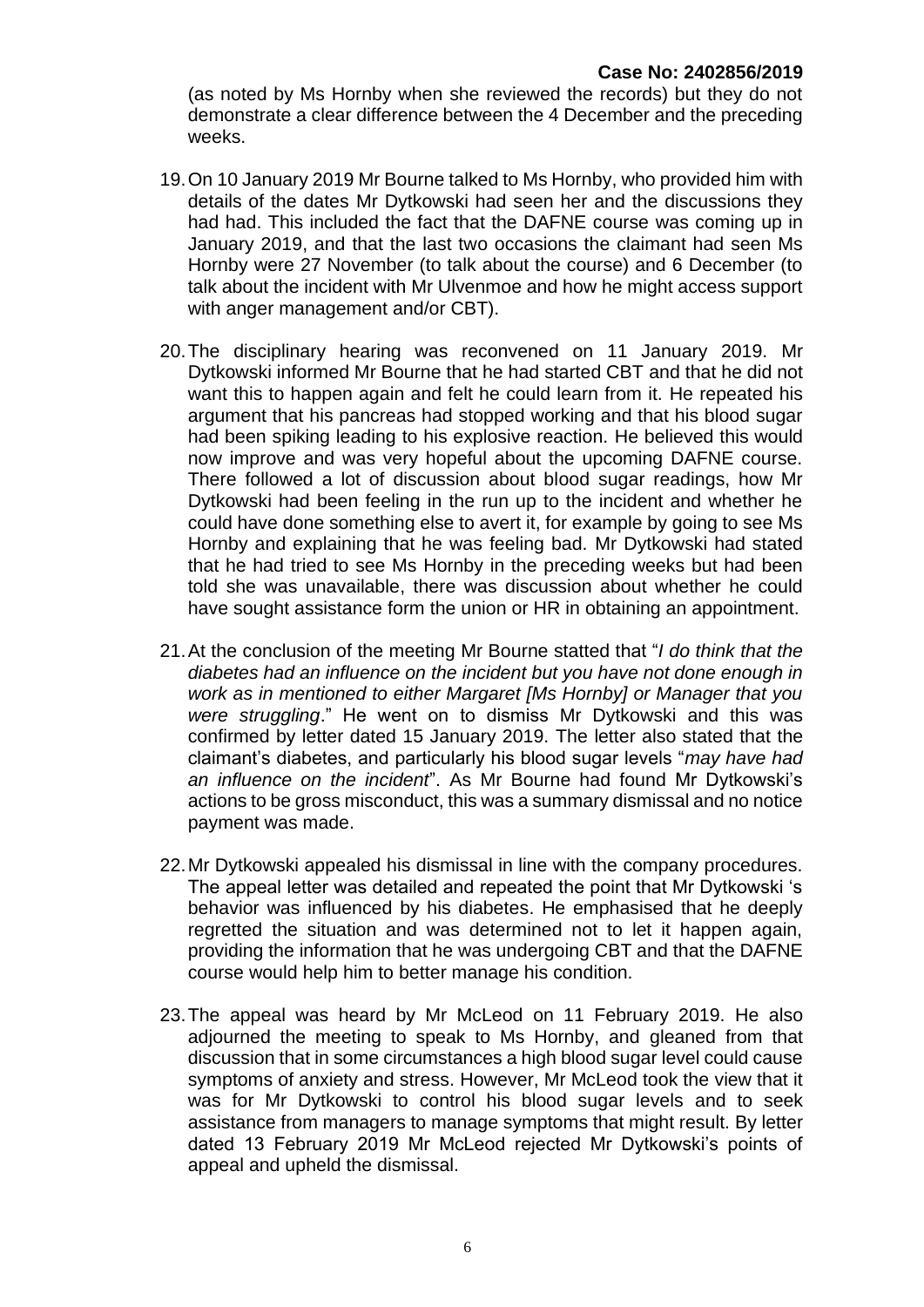- 24.During the appeal, Mr Dytkowski drew attention to other disciplinary incidents which he said showed more lenient treatment. Mr McLeod did not assess these in detail, as he took the view that each case was to be judged on its own merit. Mr Dytkowski repeated this argument to the Tribunal, and there was information provided in the bundle about several other disciplinary cases, both those which had resulted in dismissal and those which did not. (As these employees have not been directly involved in this litigation, and given that Tribunal reasons are published and searchable online, we consider it appropriate to refer to these employees by their initials only. This means the cases can be identified by those involved in this litigation, but also offers a degree of protection of their privacy.)
- 25.The Tribunal reviewed all the material and from this concluded that the respondent's practice is to carefully consider each case on its own facts. We noted that a final written warning had been issued in respect of one case (GC/AT) in which there was an altercation which appeared similar to that between Mr Dytkowski and Mr Ulvenmoe, but that that altercation had happened off company premises as the employees were on their way home. There were a number of cases in which abusive and/or violent conduct had resulted in dismissal.
- 26.The Tribunal considered that the most significant case was that of MR. MR had disclosed mental health problems to the respondent and was receiving support for this. An incident arose where he had become frustrated with a colleague and had thrown a torch at a colleague. The respondent accepted that he had not intended for the torch to hit the colleague, although in fact it had. MR was given a written warning.

#### **Relevant Legal Principles**

#### *Section 15 – Discrimination arising from disability*

- 27.Section 15 Equality Act 2010 ("EqA") provides:
	- *(1)* **A person (A) discriminates against a disabled person (B) if--**
		- **(a) A treats B unfavourably because of something arising in consequence of B's disability, and**
		- **(b) A cannot show that the treatment is a proportionate means of achieving a legitimate aim.**
		- **(2) Subsection (1) does not apply if A shows that A did not know, and could not reasonably have been expected to know, that B had the disability.**
- 28.The elements of discrimination arising from disability can be broken down as follows:
	- (a) unfavourable treatment causing a detriment;
	- (b) because of "something";
	- (c) which arises in consequence of the claimant's disability.
- 29.The respondent will have a defence if it can show: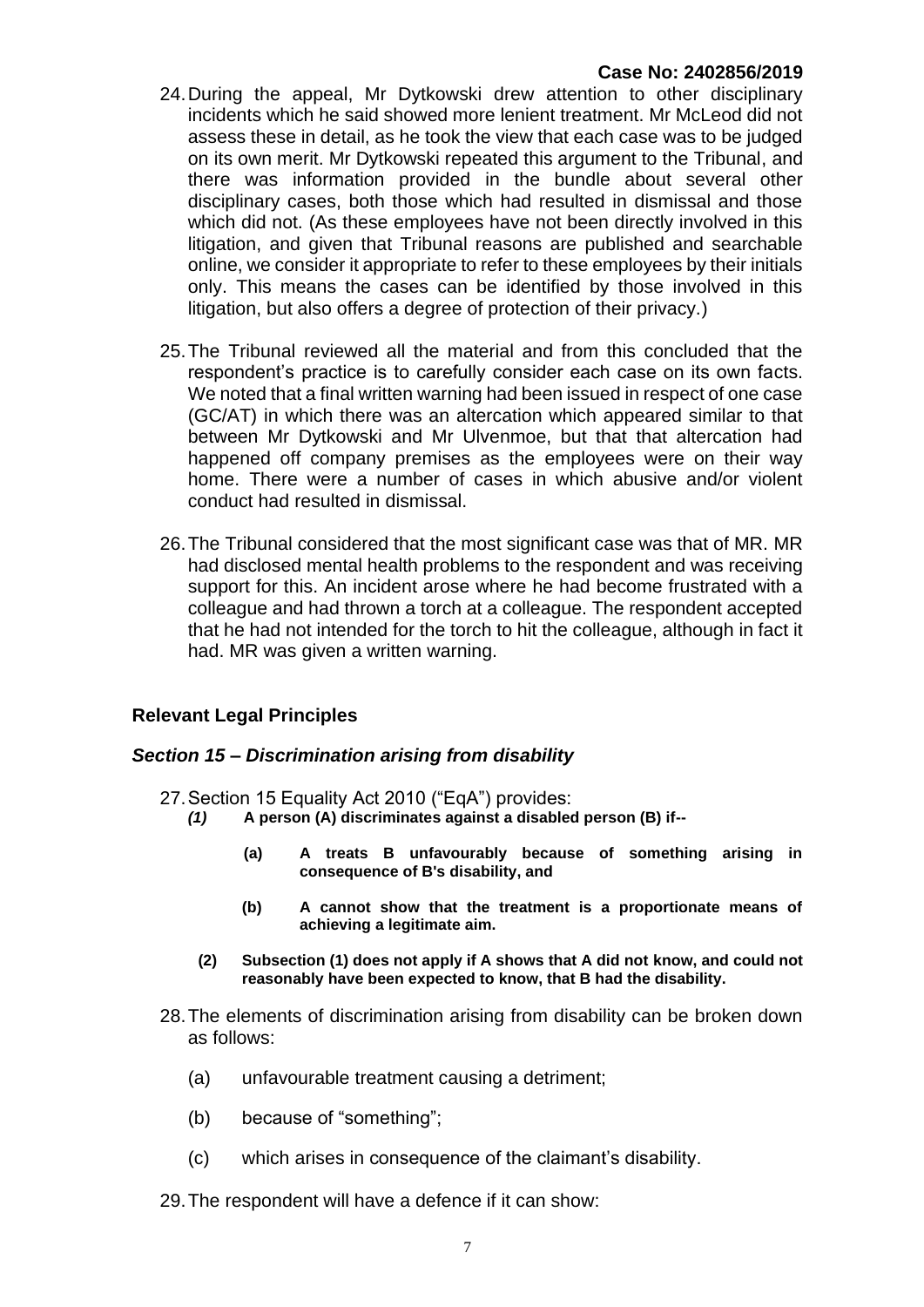- (a) The unfavourable treatment is a proportionate means of achieving a legitimate aim – "objective justification"; or
- (b) It did not know and could not reasonably have been expected to know that the claimant had the disability – the "knowledge defence".
- 30.In this case there is no dispute that the dismissal was unfavourable treatment and that it arose from the claimant's conduct on 4 December. The first key question is whether the conduct on the 4 December can properly be said to be "something arising" from the claimant's disability. The secondary question, which arises if that connection is established, is whether the dismissal was justified.
- 31.In determining whether the behavior was "something arising" from the disability, it need not be entirely caused by the disability but must be a significant influence, and there can be more than one link in the chain. (**Pnaiser v NHS England, EAT, [2016] IRLR 170**).
- 32.It should be noted that the knowledge defence extends only to situations where the employer cannot reasonably be expected to know that the claimant was disabled. It does not extend to situations where the disability is known, but the respondent did not know, or could not be expected to know, that the disability could lead to the conduct for which the claimant is disciplined (see **York City Council v Grosset, CA, [2018] IRLR 1492**). In this case, the respondent accepts that it was aware of C's disability at all material times, and so the knowledge defence does not arise for consideration.
- 33.The respondent will successfully defend the claim if it can prove that the unfavourable treatment is a proportionate means of achieving a legitimate aim. This is the same test as for indirect discrimination and for direct discrimination on the grounds of age. Although there is limited legal authority on justification in the context of s.15 claims, principles developed from the application of the test in those other jurisdictions will be highly relevant.
- 34.The burden of proof in establishing both elements of the justification test lies with the respondent. In many cases the aim may be agreed to be legitimate but the argument will be about proportionality. This will involve an objective balancing exercise between the reasonable needs of the respondent and the discriminatory effect on the claimant. In contrast to the test in unfair dismissal, the Tribunal must make its own assessment of proportionality (see **York City Council v Grosset, CA, [2018] IRLR 1492**).
- 35.We have had regard to the EHRC Code of Practice on Employment (2011) ("the Code") including paragraph 5.12:

*"It is for the employer to justify the treatment. They must produce evidence to support their assertion that it is justified and not rely on mere generalisations."*

36.For the purposes of objective justification there is no rule that justification has to be limited to what was consciously and contemporaneously taken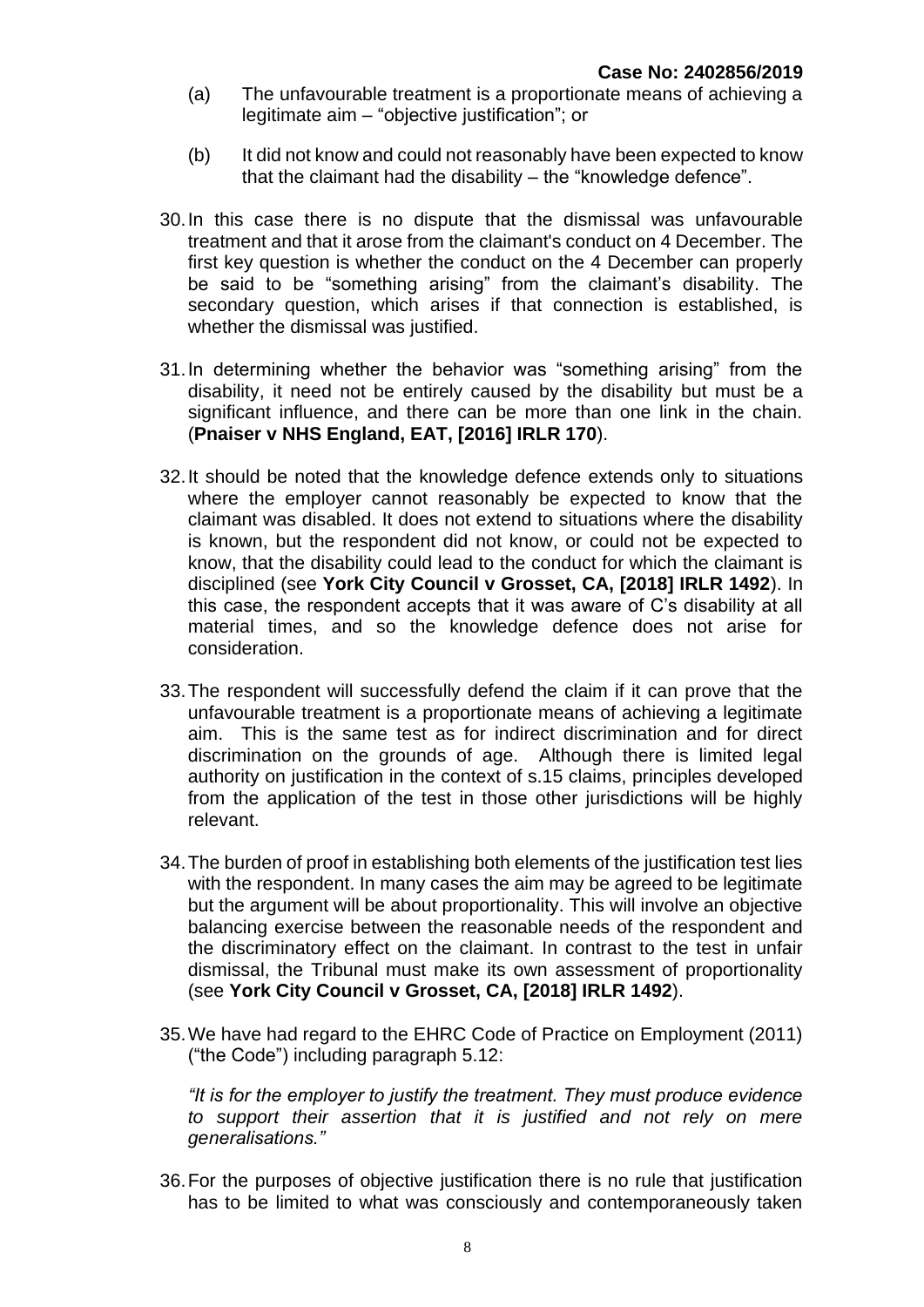into account in the decision-making process (see **Cadman v Health and Safety Executive [2004] EWCA Civ 1317**).

- 37.The relationship between the test of objective justification and the band of reasonable responses test (applied in unfair dismissal claims) has proved to be a problematic issue. It is not necessarily any error of law for a tribunal to find that a claimant succeeds in a section 15 claim but fails in the unfair dismissal that runs alongside it (see **City of York Council v Grossett [2018] IRLR 746 CA**).
- 38.However, the Court of Appeal in **O'Brien v Bolton St Catherine's Academy [2017] IRLR 547** had this to say about such cases where they arise from long-term sickness absence:
	- "53. *However the basic point being made by the tribunal was that its finding that the dismissal of the appellant was disproportionate for the purpose of s.15 meant also that it was not reasonable for the purpose of s.98(4). In the circumstances of this case I regard that as entirely legitimate. I accept that the language in which the two tests is expressed is different and that in the public law context a 'reasonableness review' may be significantly less stringent than a proportionality assessment (though the nature and extent of the difference remains much debated). But it would be a pity if there were any real distinction in the context of dismissal for long-term sickness where the employee is disabled within the meaning of the 2010 Act. The law is complicated enough without parties and tribunals having routinely to judge the dismissal of such an employee by one standard for the purpose of an unfair dismissal claim and by a different standard for the purpose of discrimination law. Fortunately I see no reason why that should be so. On the one hand, it is well established that in an appropriate context a proportionality test can, and should, accommodate a substantial degree of respect for the judgment of the decision-taker as to his reasonable needs (provided he has acted rationally and responsibly), while insisting that the tribunal is responsible for striking the ultimate balance; and I see good reason for such an approach in the case of the employment relationship. On the other, I repeat – what is sometimes insufficiently appreciated – that the need to recognise that there may sometimes be circumstances where both dismissal and 'non-dismissal' are reasonable responses does not reduce the task of the tribunal under s.98(4) to one of 'quasi-*Wednesbury*' review: see the cases referred to in paragraph 11 above<sup>2</sup> . Thus in this context I very much doubt whether the two tests should lead to different results.<sup>3</sup>This part of the Judgment in O'Brien does not appear to have been considered by the first Tribunal hearing this case, which resulted in inconsistent decision with different conclusions reached in respect of the section 15 claim and the unfair dismissal claim. We have paid close regard to the O'Brien Judgment and also to the Judgment of the EAT in this case in our attempt to apply the correct analysis to the facts we have found.*

#### *Unfair dismissal*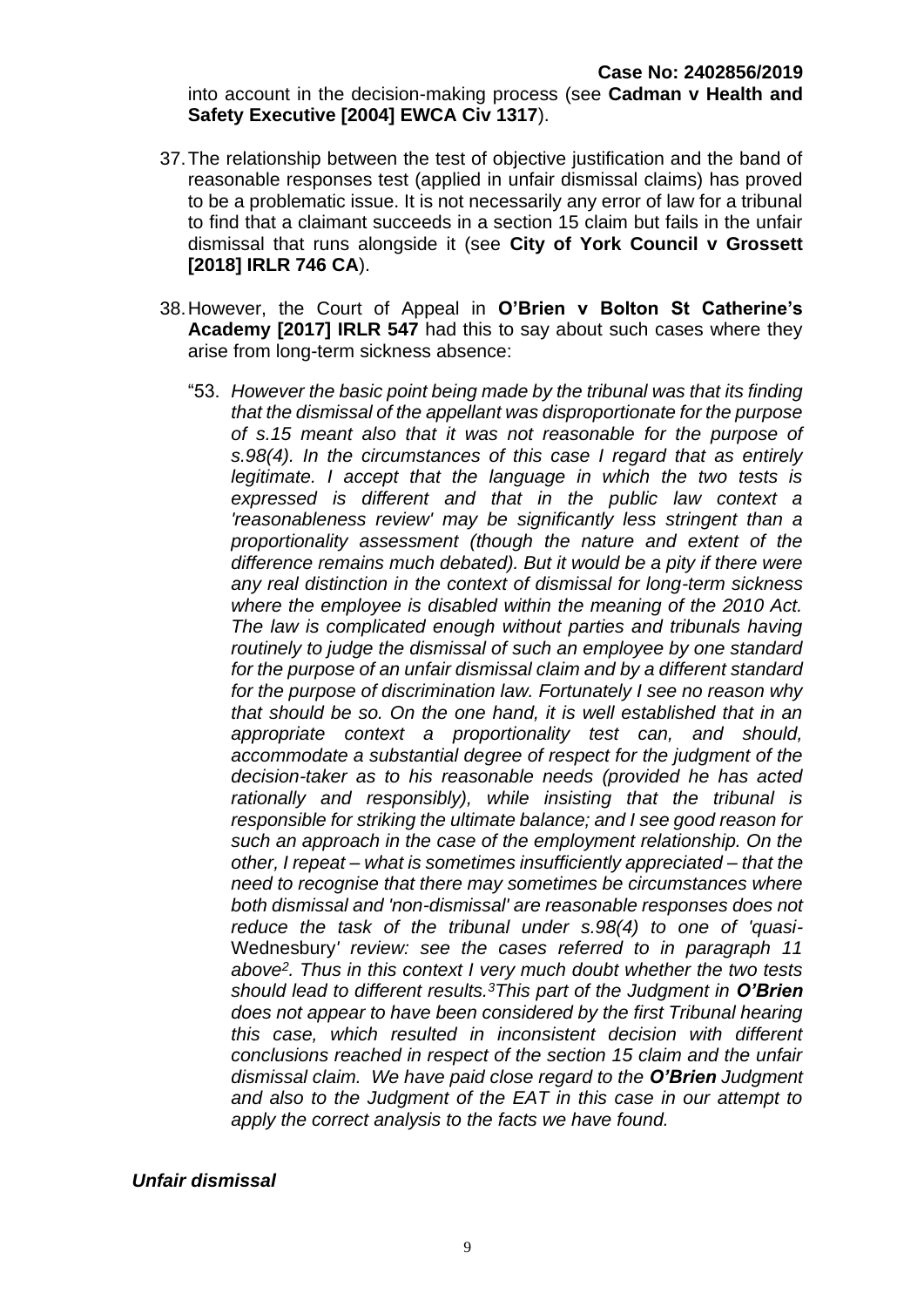39.Section 98, so far as relevant, provides as follows:

 **(1) In determining for the purposes of this Part whether the dismissal of an employee is fair or unfair, it is for the employer to show –**

- **(a) the reason (or, if more than one, the principal reason) for the dismissal and**
- **(b) that it is either a reason falling within sub-section (2) or some other substantial reason of a kind such as to justify the dismissal of an employee holding the position which the employee held.**
- **(2) A reason falls within this sub-section if it-**
	- **(b) relates to the conduct of the employee**

 **(4) Where the employer has fulfilled the requirements of sub-section (1), the determination of the question whether the dismissal is fair or unfair (having regard to the reason shown by the employer) –**

- **(a) depends on whether in the circumstances (including the size and administrative resources of the employer's undertaking) the employer acted reasonable or unreasonably in treating it as a sufficient reason for dismissing the employee, and**
- **(b) shall be determined in accordance with equity and the substantial merits of the case**
- 40.The respondent bears the burden of proving, on the balance of probabilities, that the claimant was dismissed for a potentially fair reason: s. 98 (1) ERA. In this case the potentially fair reason relied on is misconduct.
- 41.If a potentially fair reason is shown, then consideration must then be given to the general reasonableness of that dismissal under s.98(4) ERA.
- 42.In considering the question of reasonableness, the we have had regard to the decisions in **British Home Stores v. Burchell [1980] ICR 303**; **Iceland Frozen Foods Limited v. Jones [1993] ICR 17**; **Foley v. Post Office and Midland Bank plc v. Madden [2000] IRLR 82**.
- 43.In summary, these decisions require that we focus on whether the respondent held an honest belief that Mr Dytkowski had carried out the acts of misconduct alleged, and whether it had a reasonable basis for that belief. The panel must not, however, put itself in the position of the respondent and decide the fairness of the dismissal based on what we might have done in that situation. It is not for the panel to weigh up the evidence as if we were conducting the process afresh. Instead, the Tribunal's function is to determine whether, in the circumstances, the respondent's decision to dismiss the claimant fell within the band of reasonable responses open to an employer.
- 44.In conduct cases, when considering the question of reasonableness, we are required to have regard to the test outlined in the '**Burchell**' case. The three elements of the test are:
	- 1.1 Did the employer have a genuine belief that the employee was guilty of misconduct?
	- 1.2 Did the employer have reasonable grounds for that belief?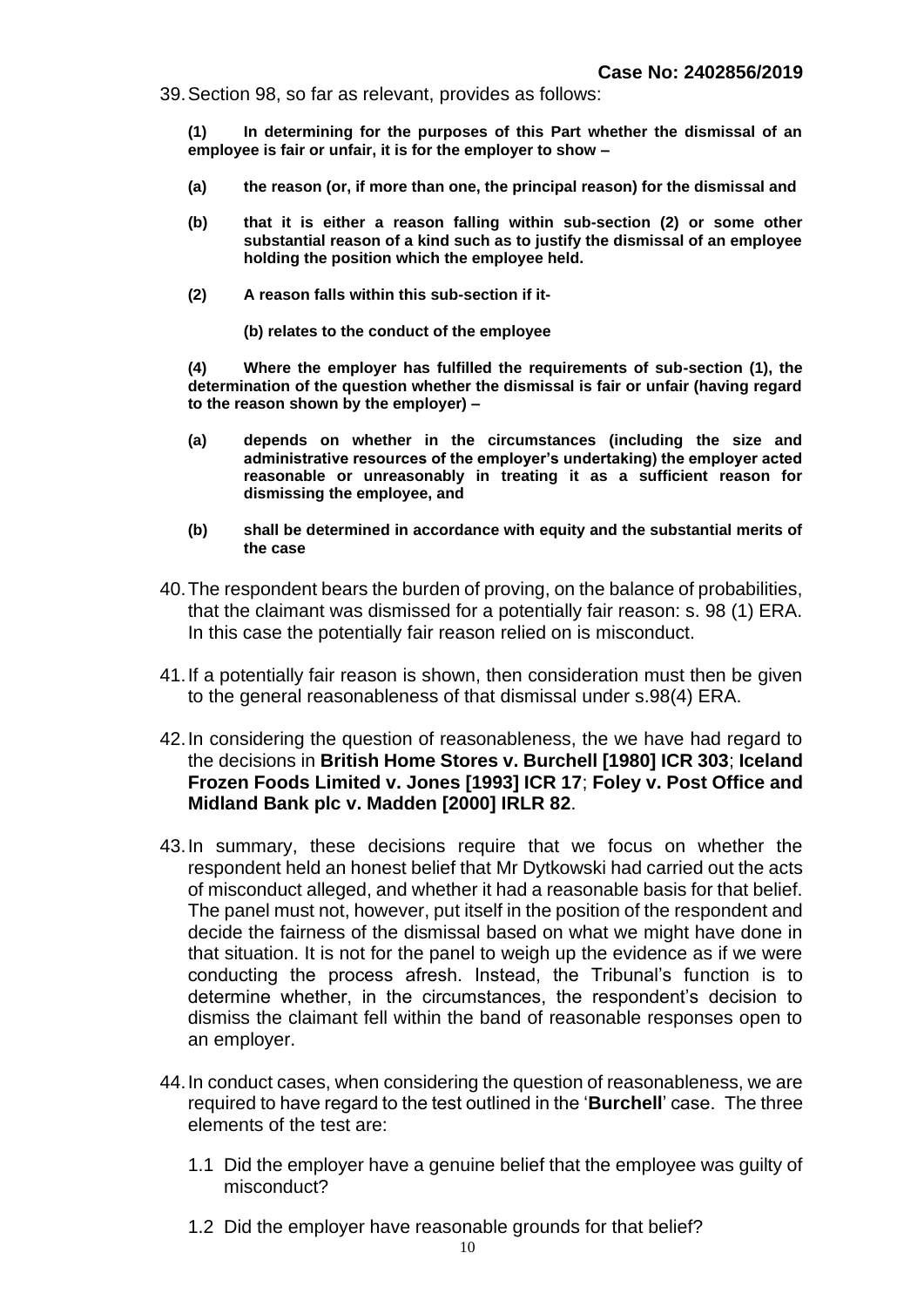- 1.3 Did the employer carry out a reasonable investigation in all the circumstances?
- 45.It was confirmed in **Sainsbury's Supermarket v Hitt 2003 ICR 111** that the 'band of reasonable responses' test applies equally to the employer's conduct of an investigation as it does to the employer's decision on sanction. Whilst an employer's investigation need not be as full or complete as, for example, a police investigation would be, it must nonetheless be even-handed, and should focus just as much on evidence which exculpates the employee as on that which tends to suggest he is guilty of the misconduct in question.
- 46.Where an employee asserts that oter employees have been treated more leniently in respect of similar misconduct, that may be a matter which can make the dismissal unfair. However, the authorities are clear that there must be true parity between the comparison cases (**Paul v East Surrey District Health Authority, CA, [1995] IRLR 305**).
- 47.Sections 122(2) and 123(6) ERA respectively provide that the tribunal may reduce the amount of the basic and/or compensatory awards payable following a successful unfair dismissal claim where it is just and equitable to do so on the grounds of the claimant's conduct. In the case of the compensatory award, the Tribunal can only take into account conduct which caused or contributed to this dismissal.
- 48.Under the principle in **Polkey v A E Dayton Services Ltd 1988 AC 344** the Tribunal may reduce the amount of compensation payable to the claimant if it is established that a fair dismissal could have taken place in any event – either in the absence of any procedural faults identified or, looking at the broader circumstances, on some other related or unrelated basis.

#### **Submissions**

49.Mr Ryan, for the respondent, produced a helpful and detailed written argument which highlighted key passages of the evidence as well as addressing the law. Both parties addressed us with oral submissions. Arguments raised by the parties in relation to specific issues are discussed below.

#### **Discussion and conclusions**

50.We found it helpful to consider C's case as it was put under the discrimination claims, specifically the claim of discrimination arising from disability under s.15 Equality Act 2010, as a starting point. The first issue we considered was therefore:

**Did the respondent treat the claimant unfavourably because of something arising in consequence of his disability? The unfavourable treatment relied on by the claimant is his dismissal on 11 January 2019. The "something arising" is that the claimant's behaviour on 4 December 2018 was caused, or contributed to, by the claimant's disability.**

51.It is not in dispute that Mr Dytkowski was dismissed and that the dismissal was unfavourable treatment. Nor is the immediate reason for the dismissal in doubt – it was because of an aggressive outburst against Mr Ulvenmoe.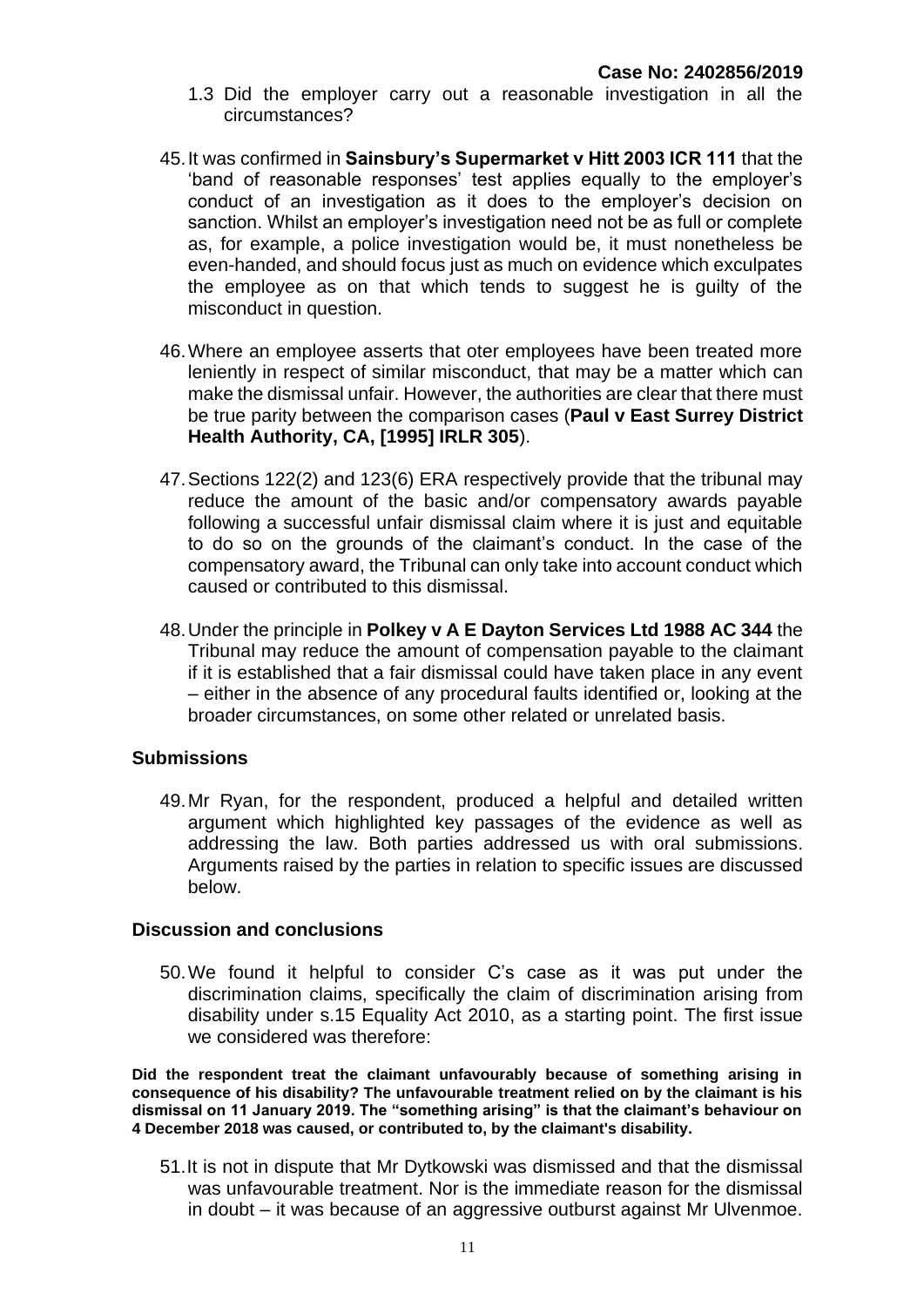Mr Dytkowski has freely admitted from the outset that this incident took place, that it was unacceptable and that it should not have happened.

- 52. We are therefore required to examine the connection between the claimant's disability (his diabetes) and his behavior towards Mr Ulvenmoe on 4 December 2018.
- 53. Mr Dytkowski was very frank that he had sought, but failed to obtain, evidence from his treating clinicians to support his own view that there was a connection between his condition and his "explosion" (to use his word) on that day. He told us that the doctors had commented that they could not say for sure that the behavior on a particular day and the condition were linked. Although this is indirect, heresay, evidence, it is readily believable that this is the sort of response that may have been given. Indeed, during his own submissions Mr Ryan appeared himself to place some reliance on this being the clinicians' response.
- 54. Given the lack of any direct medical evidence attesting to a connection between 's condition and his behavior, the respondent submitted that that was the end of the matter. There was nothing on which the Tribunal could base a finding that the behavior (and therefore the dismissal) had arisen as a result of the disability.
- 55. Although the Tribunal could see force in that argument, the panel decided that it was satisfied that the claimant had, on the balance of probabilities, demonstrated the requisite connection. The key points, as far as the panel were concerned, were as follows:
	- 55.1 We take judicial notice of the fact that variation in blood sugar and, in particular, unmanaged highs and lows in blood sugar, can have an impact on a person's emotions. This general principle was acknowledged Ms Hornby, who told Mr McLeod that in some circumstances high blood sugar levels can cause anxiety and stress, as noted in the appeal outcome letter.
	- 55.2 Following on from this, we paid some regard to articles produced by the claimant relating to the phenomena of 'diabetic rage'. Essentially, the articles support the proposition that uncontrolled blood sugar levels in diabetes sufferers can leave sufferers more susceptible to strong emotions, including anger.
	- 55.3 We note that the blood sugar levels recorded show that the claimant was taking readings outside a normal range frequently in the period leading into the incident. We take the respondent's point that particularly high levels had been recorded on early dates which did not result in incidents of 'rage' but we do not consider that is of much assistance in determining whether there was a connection between what happened on 4 December and the condition. On 4 December Mr Dytkowski was dealing with a stressful situation regarding his car and his late arrival at work, which was then compounded by some provocation (in his eyes, at least) from Mr Ulvenmoe. There is no suggestion that similar stressors were present during other episodes of high blood sugar levels.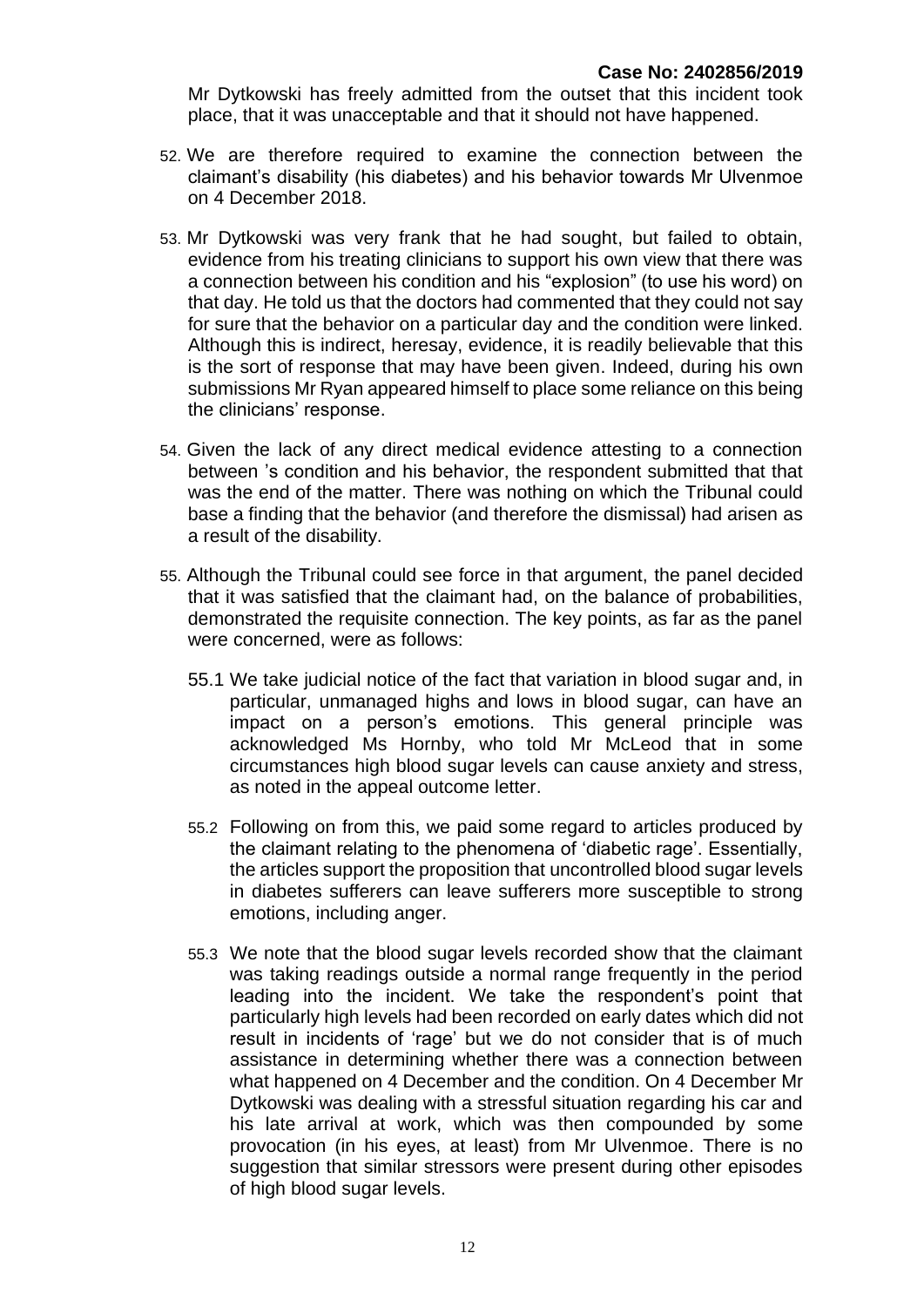- 55.4 Against this background, we then have to consider the claimant's own belief that his actions were influenced by his condition. This was raised by him from an early point in the investigation and has been elaborated on in this Tribunal, during which he has drawn on further information made available to him during the DAFNE course. The claimant is not a medical expert but, at least to some extent, we are entitled to treat him as an expert on his own condition and how he experiences the effects of it. We have found that he was an entirely honest witness and this is not a case of an employee putting forward such an explanation opportunistically – whether right or wrong we are sure his view is genuinely held. Given those findings, C's evidence that his reaction on the 4 December was different to what it would have been on another occasion, and that difference is due to his unmanaged diabetes, is not something which can be lightly disregarded.
- 55.5 Finally, we placed significant weight on the respondent's own contemporaneous observations that in the nine months or so since Mr Dytkowski had been diagnosed with diabetes his character had changed. (See the findings of fact at paragraph 9 above.) Given Mr Dytkowski's long service, and the generally high regard in which he was held, we consider that this is important evidence. We consider that it is unlikely to be a coincidence that the C's personality is observed to have become more aggressive in the weeks and months following this serious diagnosis. We consider the probability is that his increased aggression is an effect caused or contributed to by his condition.
- 55.6 Added to this, Mr Bourne in both the disciplinary meeting and dismissal letter accepted that there was likely some link between the outburst and the condition. Of course, Mr Bourne is not a medical expert, anymore than Mr Dytkowski is. He did, however, know Mr Dytkowski relatively well over a period of time and his recognition of that link is, again, not something that can be easily disregarded.
- 55.7 To satisfy the test, we do not have to be satisfied that diabetes was the sole cause of Mr Dytkowski's behavior on that day. Taking account all of the factors above, we concluded that his condition had a significant influence on, or, to put it another way, played a material part in, his behavior on the day. For those reasons, we are satisfied that the claimant's actions on the 4 December were, for the purposes of the statute, "something arising" from his disability.

**If so, can the respondent show that the unfavourable treatment, that is dismissing the claimant, was a proportionate means of achieving a legitimate aim? The respondent relies on the contention that dismissing the claimant, who had behaved aggressively to another employee, was a proportionate means of achieving a legitimate aim. The legitimate aim relied upon is ensuring a safe and appropriate working environment for the respondent's employees. The respondent will also contend that the claimant was fully aware that there was an issue with his blood sugar levels prior to the incident and that he could have and should have taken steps to get support for it.** 

56.This issue deals with the justification defence that is available to the respondent under s.15. We accept the respondent's contention that it had a legitimate aim of ensuring a safe and appropriate working environment for its employees and that C's dismissal was in furtherance of this aim. The only question is whether dismissal was a proportionate response.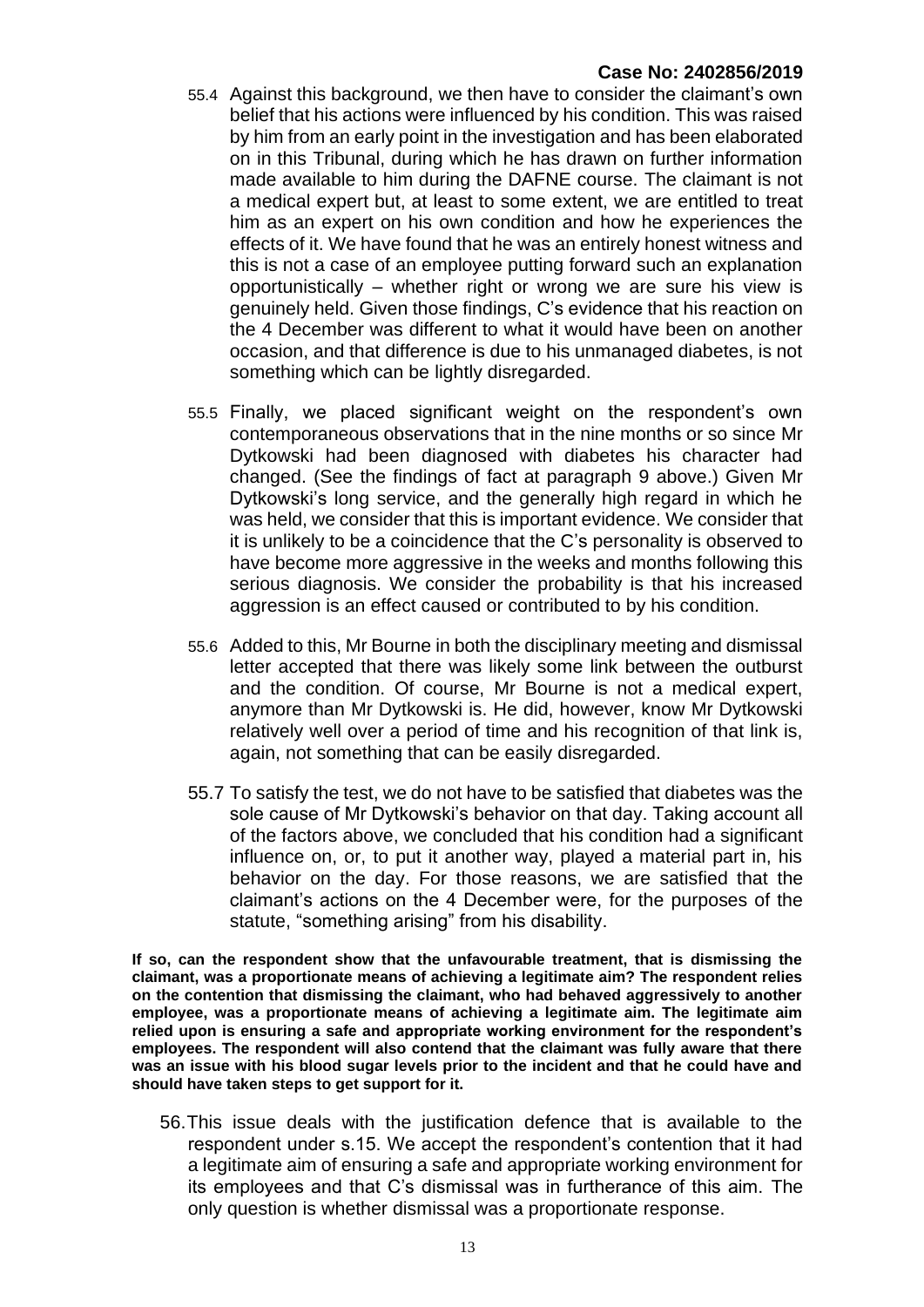- 57.In the respondent's favour we had regard to the following factors:
	- 57.1 This is a particularly important and serious legitimate aim, and respect is to be paid to Mr Bourne's own balancing exercise. We accept that this was a difficult decision for him and that he approached it in good faith.
	- 57.2 This was a serious incident. Although no physical injury was caused to Mr Ulvenmoe, there was physical contact as well as forceful verbal abuse. We have no doubt it would have been a shocking and frightening experience.
	- 57.3 The circumstances which gave rise to the incident a bad morning and some perceived provocation which was mild at best and may even have been inadvertent – were not extreme or unusual. Although that exact set of circumstances might be unlikely to happen again it is very possible that Mr Dytkowski could again have faced similar frustrations. The respondent was therefore right to be concerned that there might be a similar incident in the future, and that another episode could easily be even more serious.
- 58.Overall, however, we found that the response was not proportionate. We found that the following factors outweighed those set out above:
	- 58.1 Mr Dytkowski had a long record of previous good service before his diagnosis.
	- 58.2 Although both Mr Bourne and Mr McLeod appear to have accepted a link between the diabetes and the behavior, there was no evidence of how that link went on to inform their decision-making. Specifically, we consider there was a failure to seek more detailed advice about the extent of the connection and what it meant for the possibility of similar occurrences in the future.
	- 58.3 We reject the respondent's submission that Mr Dytkowski had not managed his condition appropriately and that that failure should weigh against him in any balancing exercise. Mr Dytkowski had sought advice from Ms Hornby as well as from his NHS clinicians. He had made arrangements to attend the DAFNE course. We find that that, along with the CBT which he sought access to after the incident, would make a significant difference to the risk of a similar incident happening in the future. It is evident that this event had severely shaken Mr Dytkowski and that he was determined to ensure that he did not react in this way again. Mr Bourne and Mr McLeod failed to explain why a final written warning, combined with the steps Mr Dytkowski was taking, did not provide a sufficient safeguard against repetition.
	- 58.4 In the case of MR, who had declared mental health issues during his disciplinary, a written warning had been considered appropriate and proved to be effective in presenting other incidents. This, along with the cases of GC and AT demonstrates that the respondent had felt able to take a more lenient approach to violent incidents where there was good reason to do so. Given the link between Mr Dytkowski's condition and his loss of temper, we accept that a final written warning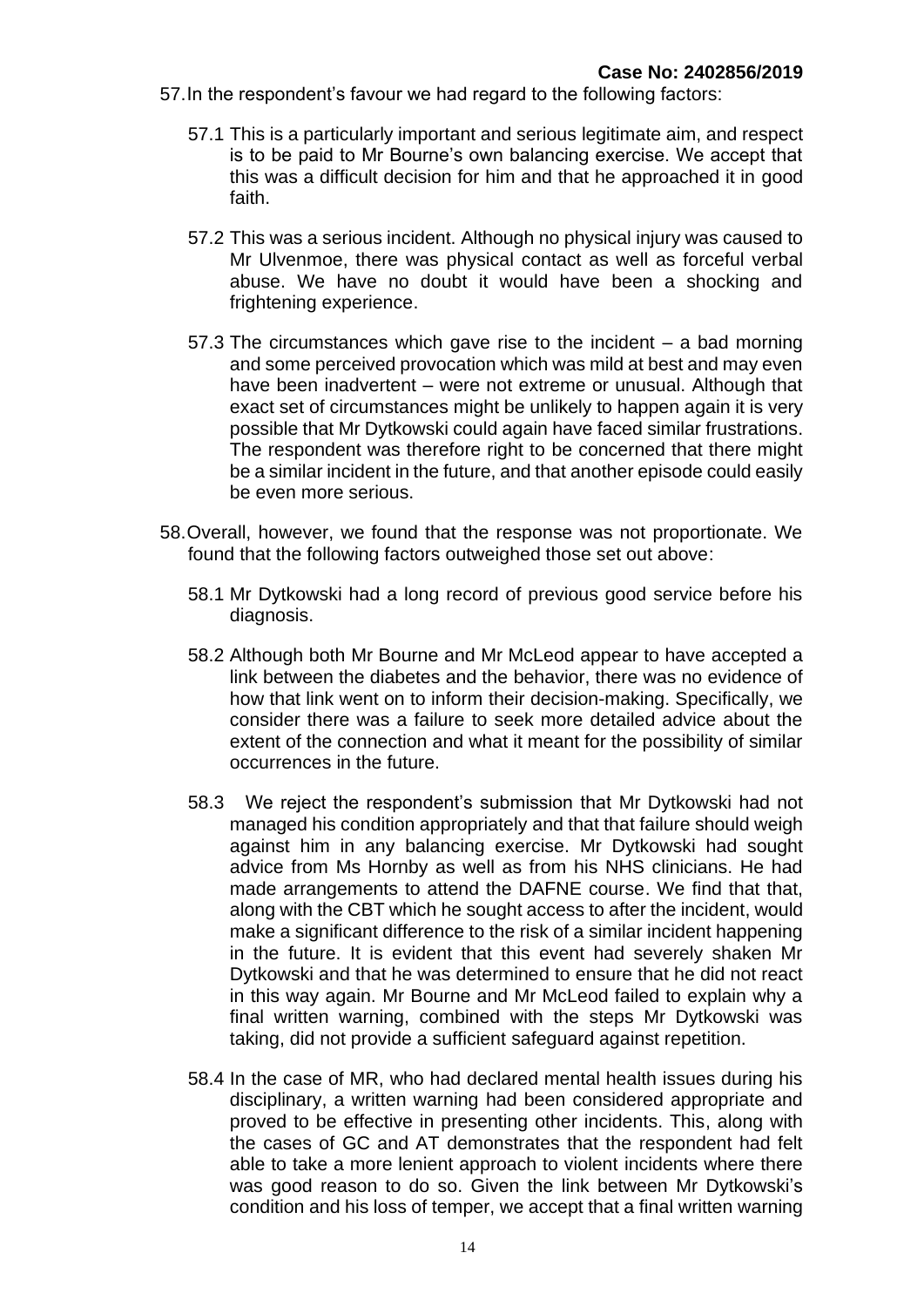would not have been appropriate without some reason to believe that a similar situation would not result in a similar "explosion". However, Mr Dytkowski's conduct after the event gave good indication that he was likely to be responsive to a final written warning. That included seeking help from Ms Hornby, engaging with CBT and the fact that the up-coming DAFNE course should lead to better overall management of his blood-sugar levels and condition.

- 59.For those reasons we find that a final written warning would have been a more proportionate response and that the dismissal was not justified. The claim under s.15 EqA therefore succeeds.
- 60.However, we also find that, notwithstanding the link between his diabetes and the outburst, there is an element of contributory fault on Mr Dytkowski's part. Mr Dytkowski's medical condition may have made him more susceptible to experiencing "rage", but he still let that emotion get the better of him and dictate his actions. He accepts, and the Tribunal has found, that even if he had not been dismissed a serious disciplinary sanction such as a final written warning would have been appropriate. It is right that that is reflected in a reduction to his compensation. The amount of reduction is necessarily a somewhat arbitrary exercise, but we have determined that it is just and equitable to apply a reduction of 30% to the compensation that Mr Dytkowski would otherwise be awarded in respect of his s.15 claim.

#### **Duty to make reasonable adjustments (section 20 Equality Act 2010)**

*The provision, criterion or practice ("PCP") relied upon is the respondent's disciplinary procedure and, in particular, the practice of dismissing individuals who conducted themselves in the way that the respondent determined the claimant had on 4 December 2018.* 

*Did any such PCP put the claimant at a substantial disadvantage in relation to a relevant matter in comparison with persons who were not disabled at the relevant time?*

- 61.The Tribunal is not satisfied that the respondent can properly be said to have applied any PCP in the decision to dismiss Mr Dytkowski. As we have stated above, we accept that the respondent considered each disciplinary sanction individually. Although we have found Mr Bourne's decision on this occasion not to be justified in the terms of s.15, we accept that it was a oneoff decision made in good faith on the particular facts and circumstances of this particular case.
- 62.Our doubt as to the PCP more broadly reflects the fact that the claim under s.20 and s.21 (the failure to make reasonable adjustments claim) is simply a much less apt way of putting forward the same argument as we have already considered under s.15. It adds nothing to the matters already considered above and, even it were successful, would not change the compensation which would fall to be awarded.
- 63.In those circumstances, we consider this claim to be not well-founded, and we dismiss it.
- 64.The subsequent issues from the list of issues related to failure to make reasonable adjustments therefore fall away.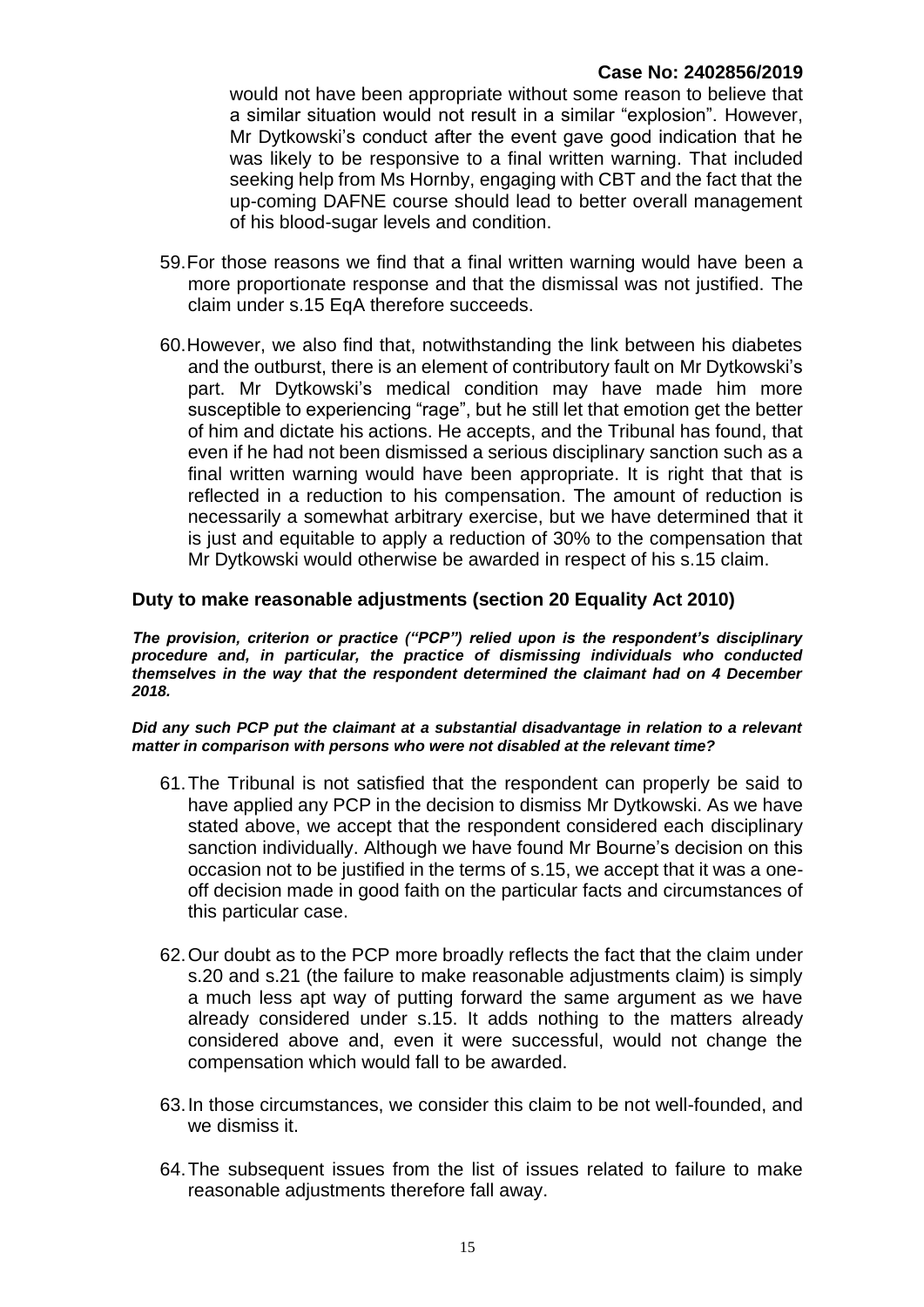### **Unfair Dismissal**

**What was the principal reason for dismissal and was it a potentially fair reason in accordance with section 98 of the Employment Rights Act 1996 ("ERA")? The respondent asserts that the reason for dismissal was conduct.** 

65.We accept (and it was not disputed) that the reason for dismissal was C's conduct and that this is a potentially fair reason within s.98 ERA.

**If so, was the dismissal fair or unfair in accordance with section 98(4) of ERA? Matters to be determined which are relevant to this question will include:**

- **(e) Was a fair process followed?**
- **(f) Was dismissal reasonable in all the circumstances?**
- **(g) Was the claimant treated inconsistently when compared to other employees in the same or similar circumstances?**
- **(h) Was dismissal within the band of reasonable responses open to the respondent?**
- 66.We find that the respondent had a genuine and reasonable belief that Mr Dytkowski had committed the misconduct in question.
- 67.During the hearing, Mr Dytkowski drew attention to some procedural concerns about the dismissal. In particular, there was a suggestion that Ms Vaisutyte's initial investigation had enabled Mr Ulvenmoe to influence the account of Mr Gillet, the only witness to the incident (aside from Mr Dytkowski and Mr Ulvenmoe). Whilst this might have been an important issue in another case, we do not consider it affected the fairness of this dismissal in circumstances where Mr Dytkowski had admitted the misconduct and the differences between his account and that of Mr Ulvenmoe were minor.
- 68.Similarly, there was a complaint about a failure to inform Mr Dytkowski that he was entitled to ask for the investigation meeting to be postponed until a union representative was available to accompany him (in line with the respondent's policies). We accept that Mr Dytkowski believed he had no choice but to go ahead, and that the confusion over this possibly stemmed in part from language differences. Although it would have been better practice for the respondent to clearly give an employee the opportunity to delay the meeting, we find that it would have made no difference in this case given that Mr Dytkowski had frankly admitted his conduct from the outset.
- 69.We also considered the comparator cases that Mr Dytkowski and the respondent put forward. In line with **Paul** we do not consider that any of the circumstances of the comparators were sufficiently similar to make Mr Dytkowski's dismissal unfair. The closest comparison with someone who was not dismissed is with MR, and we did consider his position to have some relevance to our assessment of the s.15 claim, as outlined above. However, we accept that respondent's arguments that for the purposes of the unfair dismissal claim there were relevant differences, in particular the finding that MR had not intended the torch to hit the colleague with whom he was arguing, so physical contact had been inadvertent.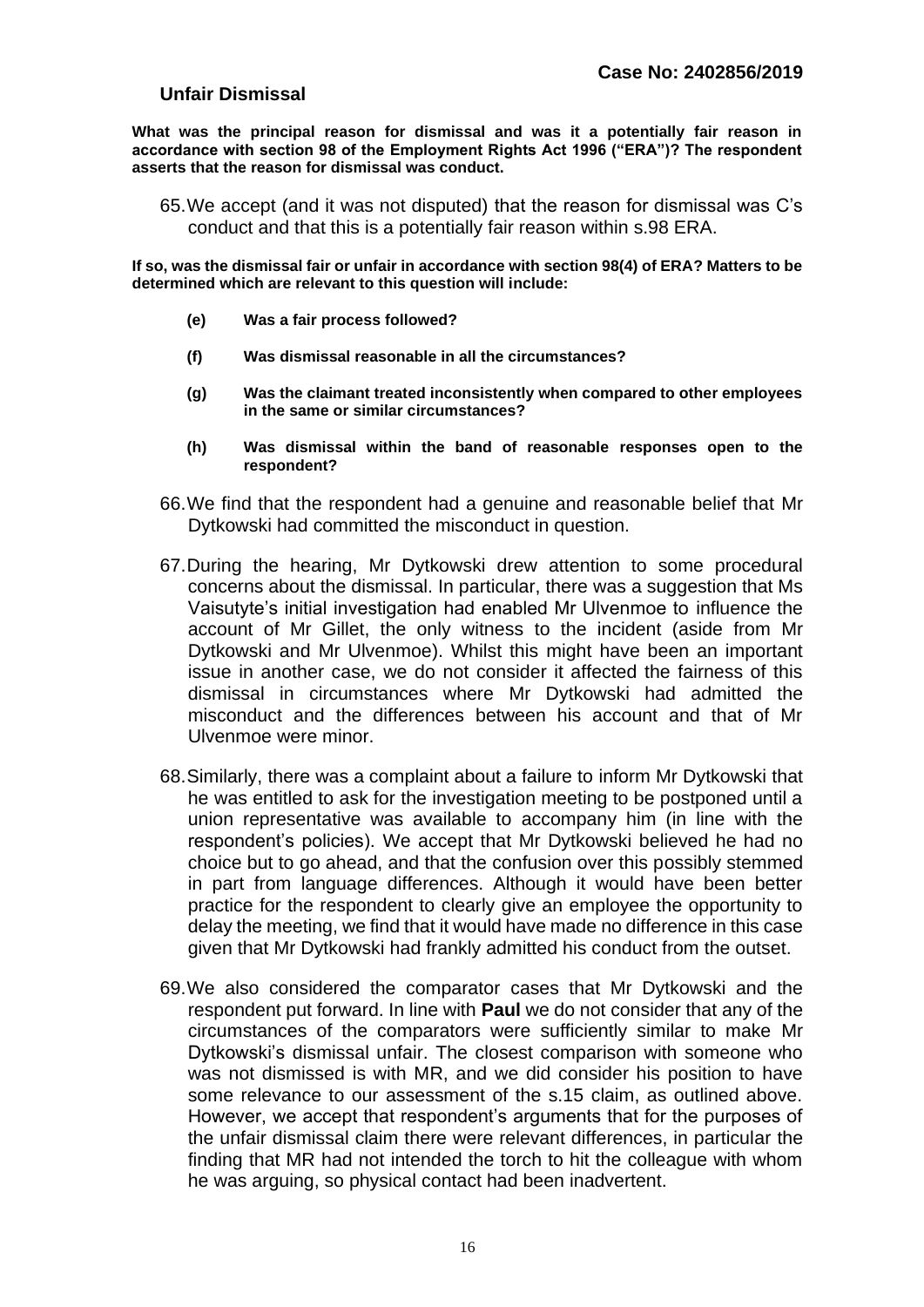- 70.Turning back to **Burchell** the respondent is required to show a genuine and reasonable belief that the claimant had committed the misconduct in question, supported by a reasonable investigation. Although the respondent's investigation was adequate in establishing what had happened, and that the claimant was responsible, we consider that it was also necessary in this case to investigate the link between the diabetes and the incident on the 4 December. Even in a straightforward unfair dismissal claim, the employer must investigate matters likely to exculpate the claimant, as well as those likely to implicate him.
- 71.This link had been suggested by Mr Dytkowski from the outset, and it was important both in terms of his culpability for what had happened *and* in order for the respondent to assess the likelihood of a similar (or more serious) incident happening again. The culpability question falls within the **Burchell**  test, whilst the question of likelihood of recurrence goes to whether the sanction of dismissal was within the band of reasonable responses.
- 72.Although both Mr Bourne and Mr McLeod asked for input from Ms Hornby, this was focused on what Mr Dytkowski had done to manage his condition in the run up to the 4 December. There was no focus on whether any risk of recurrence could be reduced or managed, and what the effect would be of Mr Dytkowski undergoing CBT and receiving assistance to better manage his condition. We consider that by not taking further steps to investigate these matters, the respondent's investigation falls below the standard required by **Hitt**. In terms of the sanction of dismissal, we remind ourselves that we cannot step into the shoes of the employer and substitute our own view for Mr Bourne's or Mr McLeod's. However, we also consider that we cannot artificially exclude from consideration the fact that Mr Dytkowski was a disabled employee and that the conduct he was dismissed for was conduct (as we have found) which arises from his disability. Mr Ryan urged on us the consistent approach extolled in **O'Brien**, but we consider that that argument runs both ways.
- 73.**O'Brien** was a capability dismissal for long-term sickness absence, and it may be that there is less difficulty in a conduct case with having a finding of a fair dismissal that is nonetheless discriminatory under s.15 (as was the case in **Grossett**). However, having regard to the fact that this employer did know of the link between the medical condition and relying on the factors set out at paragraphs 57 and 58 above (but without repeating them) we find that the sanction of dismissal was also outside the band of reasonable responses and that the dismissal was unfair.

**If the dismissal was procedurally unfair, what adjustment, if any, should be made to any award to reflect the possibility that the claimant would still have been dismissed in any event had a fair and reasonable procedure been followed?**

74.In view of our comments at paragraphs 67 and 68 above, we do not consider that it is appropriate in this case to make any **Polkey** reduction as we have not relied on procedural factors in reaching the conclusion that the dismissal was unfair.

**If the Tribunal finds that the dismissal was unfair, should any compensation awarded be reduced to reflect the claimant's contributory conduct?**